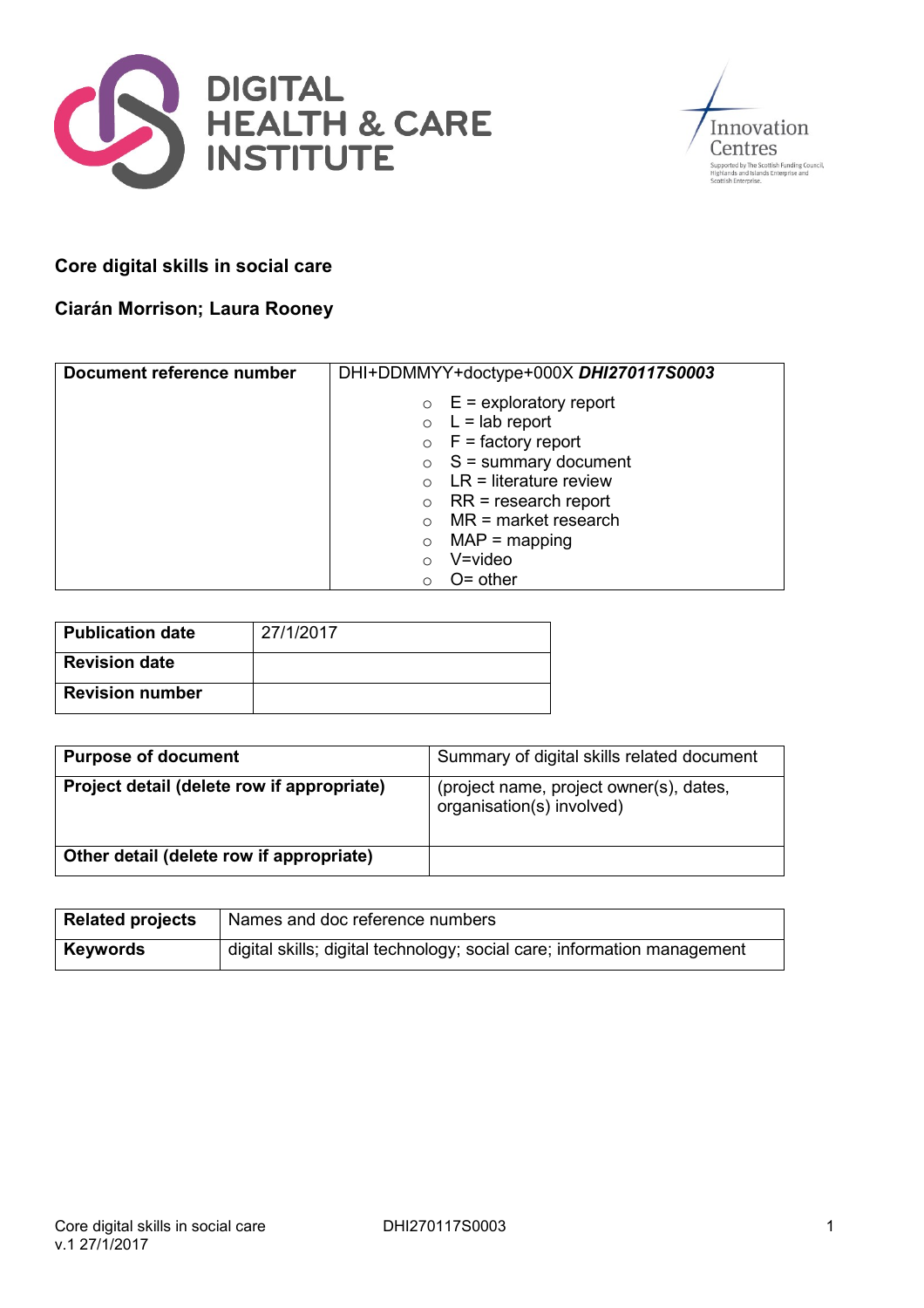



#### **Core digital skills in social care**

Skills for Care

October 2016

Digital technology has impacted how we run our lives and businesses. From our homes, to our phones, work and leisure, all elements of our lives have changed. Social care is also changing, embracing what technology can offer.

Technology has been developed and introduced for communicating, storing and sharing information, and bringing new opportunities:

- Run social care businesses more efficiently
- Enable people who need care to gain control
- Create wholly new and alternate forms of support

Because of this employee at all levels in social care need to have core digital skills and have the confidence and competencies to use them.

#### **What are core digital skills?**

Everyone working in adult social care needs English, numeracy, digital and employability skills, including knowing how to manage their own health and wellbeing. These are core skills, and are needed by social care workers to provide high quality care. Core digital skills are the skills and knowledge needed to perform digital activities associated with your job. This includes finding and manging digital information, sharing personal data, using digital tech and e-learning. As well as using digital tech. 74% of social care staff have a personal smartphone, but only 20% have actually use their personal phone for work purposes.

### **Why do people working in social care need core digital skills?**

Social care is not alone as a sector with core digital skills gaps, there are several reasons why increasing core digital skills in employees and the organisation is particularly important.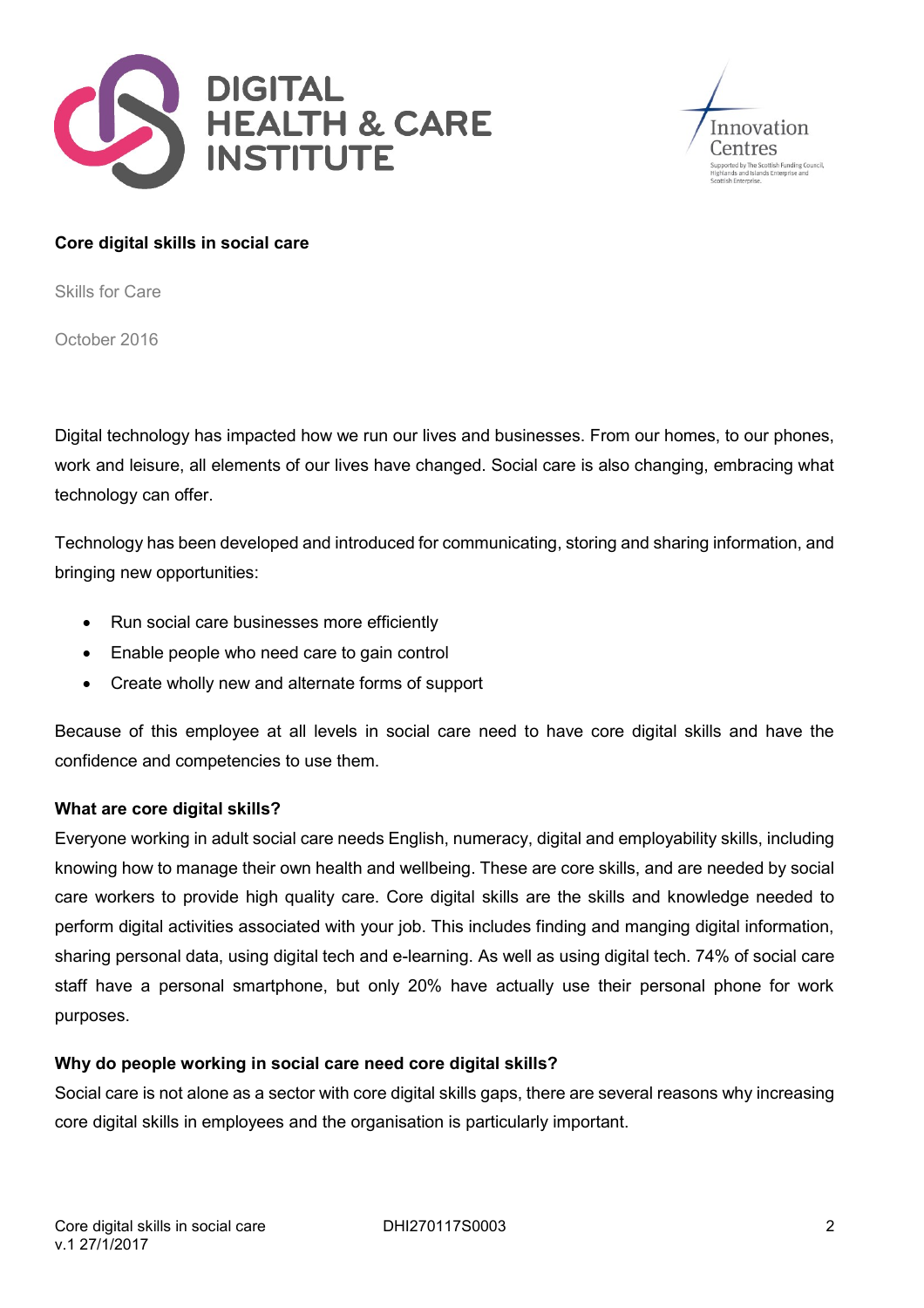



- **Policy direction:** Most the Care Act, Better Care Fund plans and Integration Pioneer projects anticipate collaboration between health and social care professionals, informal carers and the voluntary sector. A central goal of these plans is to develop data sharing, including the use of digital care plans with the NHS number as the key identifier.
- **Commissioners expectations:** Increasingly, social care providers are expected to interact with digital only tender processes, this means a minimum of one person in an organisation needs to have sufficient digital communication skills to tender local authority contracts digitally. Additionally, regulation processes and accessing funding for learning and development are all becoming more digitised.
- **Shrinking resources mean finding efficiencies:** A major cost to employers is developing and training staff. With many employers using digital teaching methods to:
	- Delivering learning content
	- Supporting collaborative learning
	- Managing the learning process
- **Changing customer expectations:** With more people who require care and support and their carers utilising digital skills in their day to day lives, they expect their care to become more digitised.
- **Opportunities for new types of services/diversification of services:** New technologies designed to aid people with everyday living, offer a range of choices for people requiring support as well as social care providers having the opportunity to change their services. This could include fall monitors, sensors and online bookings. Many emerging technologies involve digital elements, and so have implications for core digital skills in the workforce.
- **Core digital skills are important for:**
	- **Organisations** to work more efficiently
	- **For employees** to utilise online services to work more efficiently and, learn and develop
	- **For people who use care and support services** they can engage with assisted living technologies

# **What are the core digital skills needed for social care?**

Skills for care have drawn on the work of Go-ON and their basic digital skills framework to develop their model. The model explains what core digital skills a social care worker should have or aim to develop. There are four key digital skills areas or domains that a social care worker will need to have skills and knowledge in. These being: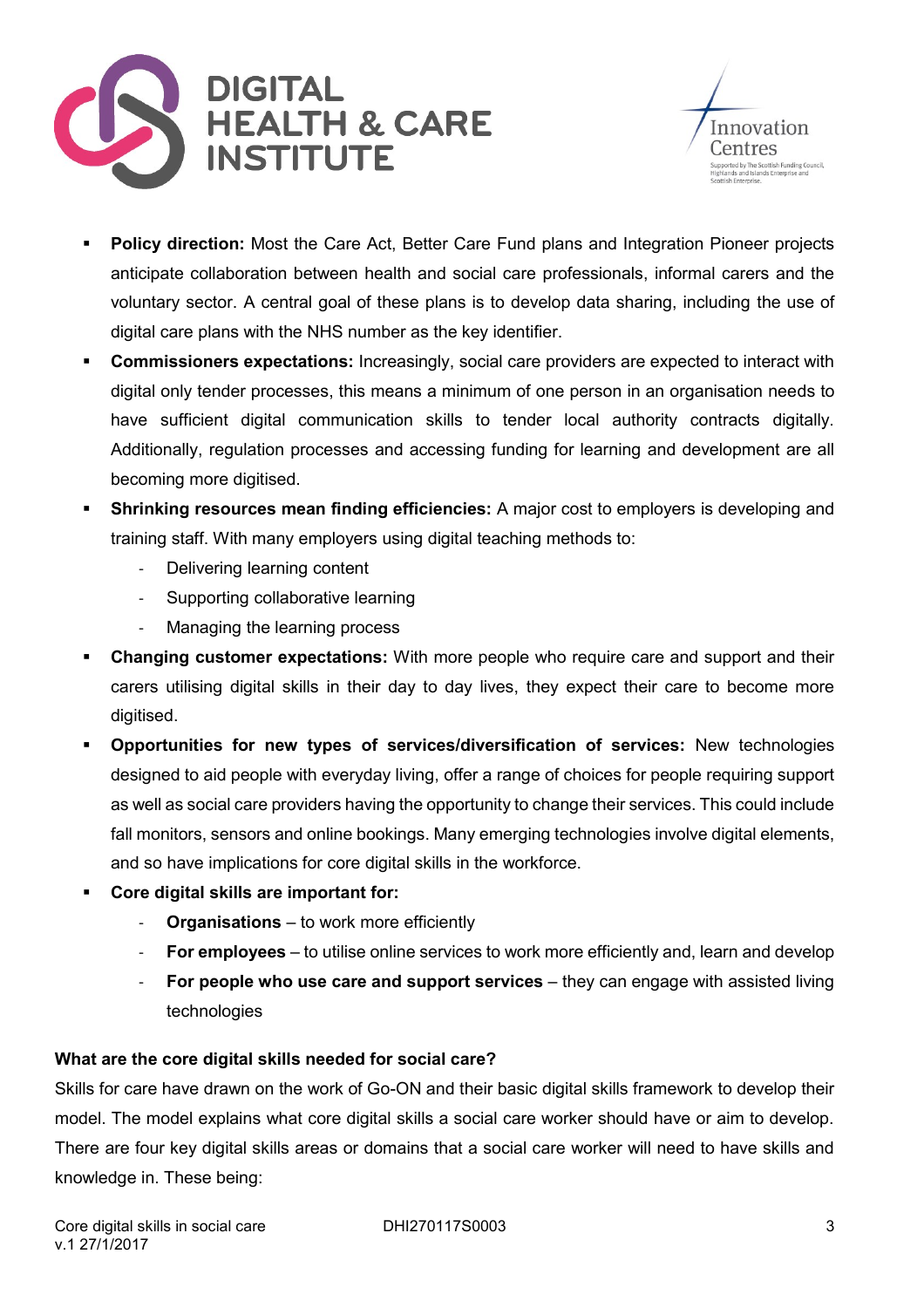



- Managing information
- Sharing data
- **Using digital skills in direct care**
- Learning and development

The model describes basic digital skills and isn't based around any formal qualification level. It is important to note that it isn't the responsibility of the individual to have digital skills but for the organisation and it's employs.

# **How to use the core digital skills model**?

The model can be used in many ways. You may wish to:

- **Look at one domain at a time, with individuals or groups**
- Share the wheel with your board or directors to simulate discussion about the skills of the organisation
- **Highlight domain or skills within them where you need to concentrate development**
- Appoint a 'digital champion' who can help others improve on their areas of weakness
- Use the wheel to simulate discussion about what else could be done using digital skills and ways of working

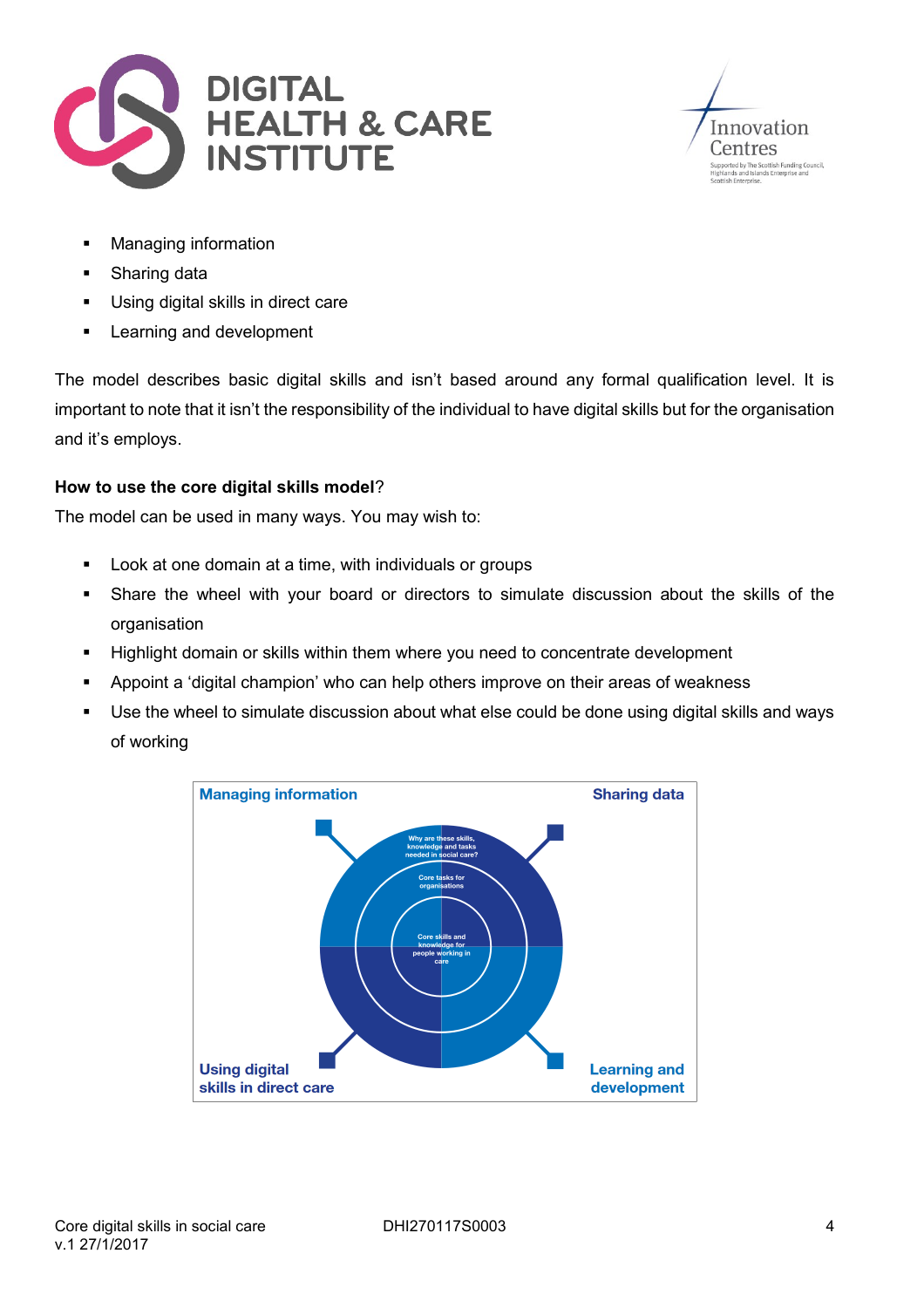



# **Sharing Data**

Example core digital skills and knowledge for people working in social care

- Safely share appropriate data with colleagues in their own and other organisations
- Safely use password protection, and insertable and removable storage devices
- Complete digital records accurately
- Store information
- Read, send and receive email communication

### Example tasks for organisations

- **Safely store digital client records**
- Use digital record sharing systems and password production
- Have and maintain adequate data protection security

Why are these skills, knowledge and tasks needed in social care?

- Comply with data protection laws
- Act in service user's best interests
- Use data and data sharing for safeguarding best interests
- Be a full partner in integration

### **Learning and development**

Example core digital skills and knowledge for people working in social care

- Be able to create a log in and password for earning account, as well as being able to print off evidence of completion of learning
- Access mobile learning
- **Record learning digitally for a portfolio**
- Be able to bookmark a page
- Use search techniques to locate and select relevant information
- Recognise and take account of currency, relevance bias and copyright when selecting/using information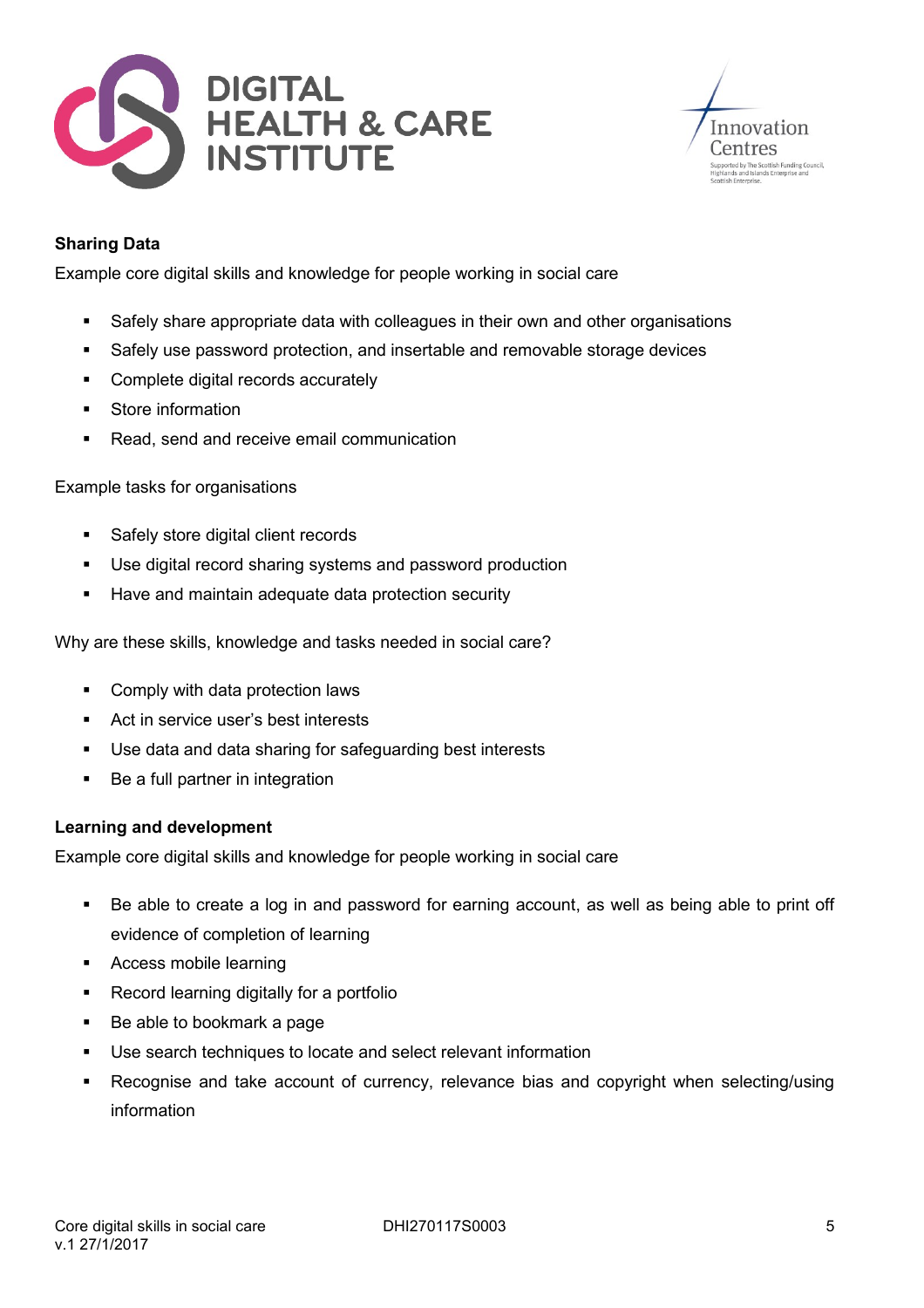



### Example tasks for organisations

- Assess and use e-learning products
- **Monitor and record staff learning and development**
- **EXECTE Create resources to improve knowledge/skills**
- Acquire and maintain software/hardware for learners to access learning from.

Why are these skills, knowledge and tasks needed in social care?

- To support staff development, assess knowledge and skills
- To monitor learning
- To evidence learning to regulators, and evidence and report learning to monitoring/funding bodies

# **Using digital skills in direct care**

Example core digital skills and knowledge for people working in social care

- Know how to help someone use their diabetes app
- Know how to help someone with their falls monitor
- Know how to help someone access services on-line (such as claiming benefits, paying rent, booking appointments)
- Have the required skills and knowledge to research local activities for a person you support
- Know how to set up and support a remote medical consultation for a person you support

### Example tasks for organisation

- Use telecare systems, and remote consultation
- Use assisted living technologies for best outcomes, and to prevent illness or accident

Why are these skills, knowledge and tasks needed in social care?

- Create business efficiencies
- Promote self-care
- **Support digital inclusion for service users**
- Conform with commissioner's guidelines/wishes re assisted living technology